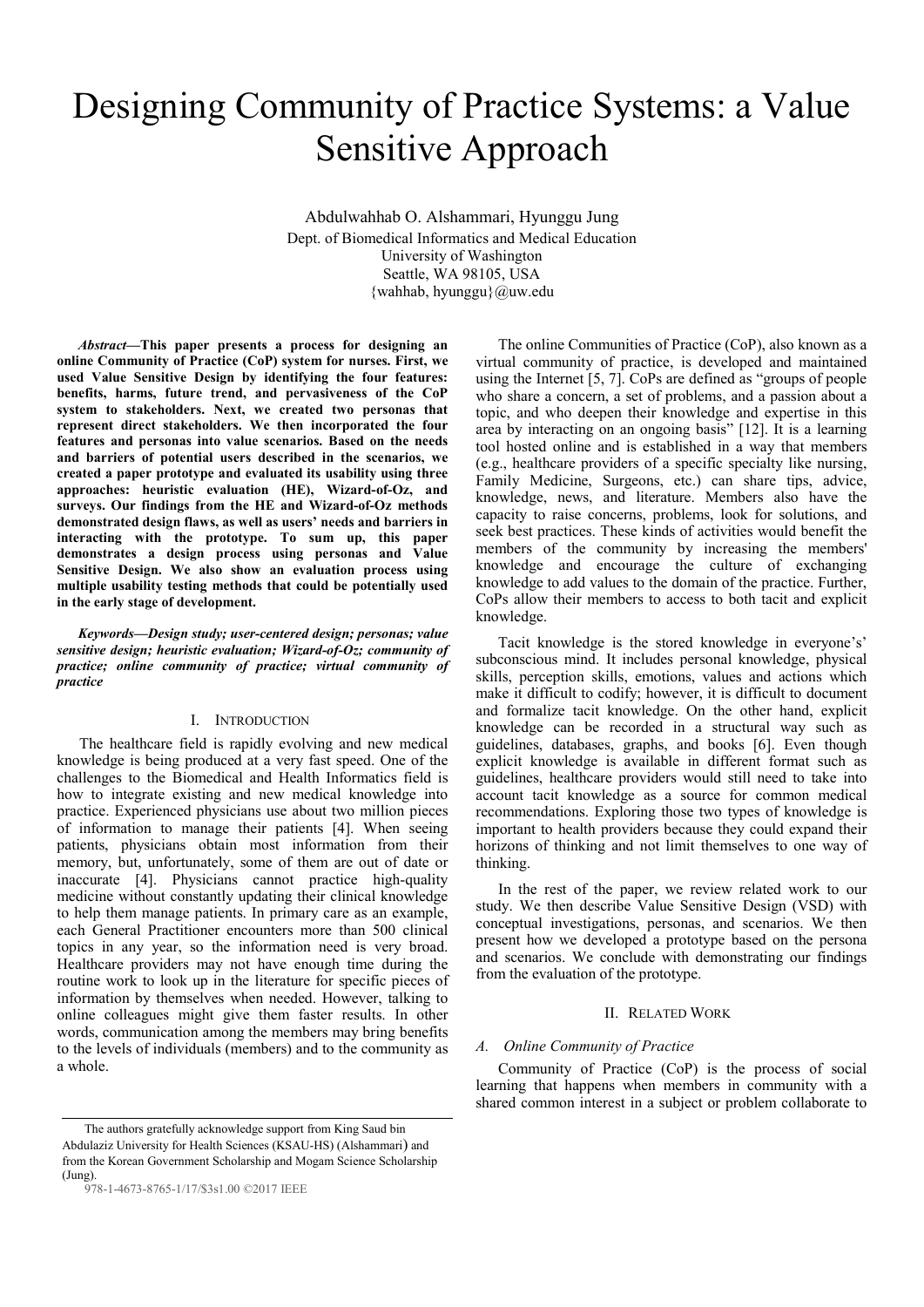share ideas and opinions in order to find solutions and develop innovations. The Community of Practice definition applies to every day's activities, as most people are involved in CoP at school, work, and home. Roles vary in CoP, some roles are at the center of CoP in terms of importance, while other roles are at the margin. Some CoPs do have names, some do not; some CoPs are formal and some are informal; some are well organized and some are not well organized at all. However, in a CoP system, it is likely members share their concerns or passions with other members for activities and learn from each other. The CoP systems can have a universal membership, but they are not bound by location or by participants. The CoP has different levels of participation among members. In this paper, we will focus on two types of members: senior and junior student nurses.

Prior work evaluated the effectiveness and usability of the CoPs. Meins et al. used surveys to test whether participation in CoPs improves community healthcare providers' knowledge of pain management strategies and the level of confidence in their ability for offering pain management [8]. Mather et al. used an online survey to determine the usability of a virtual CoP for clinical supervisors (e.g., senior nurse leaders) [7]. The survey participants (i.e., clinical supervisors) reported that a visual CoP would be useful for better communication about clinical supervision, but they were not sure about sharing knowledge to the public mobile learning resources. In another study, Roberts et al. used a mixed method study (i.e., surveys and interviews) to identify the enablers and barriers to school health therapists' participation in CoPs [11]. However, little is known about the usability of the prototypes of the CoP systems designed for multiple stakeholders (e.g., senior and junior student nurses).

## *B. Value Sensitive Design*

VSD is known as an established approach for reflecting human values throughout the design process [3]. VSD was used to develop value scenarios [1, 13]. Value scenarios are defined as the integrated version of envisioning criteria (i.e., stakeholders, time, values, and pervasiveness) with scenariobased design approach [9]. The criteria in value scenarios help designers identify potential problem domains and find solutions.

Czeskis et al. developed and used value scenarios for identifying technical challenges and revealing the hidden human values for mobile phone safety [1]. In another study, stakeholders (homeless young people, service providers, police officers, and community members) created scenarios to elicit their thoughts about mobile device uses for their better safety of homeless young people [13]. However, to our knowledge, no studies used VSD to design CoP systems, in our study, we will identify benefits, harms, trends, pervasiveness of the CoP system through VSD and incorporate them into value scenarios.

#### III. CONCEPTUAL INVESTIGATIONS

We defined a design problem and created personas (see Fig. 1). We then created value scenarios through Value Sensitive Design [3]. We aimed to use the personas and use scenarios for creating a paper prototype of CoP systems.

# *A. Benefits of the CoP system to Stakeholders*

 CoPs have specific targeted users (stakeholders) when designed. We identified three possible groups of stakeholders who can use or benefit from a CoP: direct stakeholders, indirect stakeholders, and non-targeted users. Direct stakeholders are the targeted users who interact directly with CoP systems, while indirect stakeholders and non-targeted users are the users who do not interact directly with the systems, see Table I. CoPs are designed to benefit specific users (direct stakeholders), but indirect stakeholders and non-targeted users also can benefit from CoPs.

 There are potential benefits per each stakeholder group. First, direct stakeholders are expected to have access to evidence, arena for solving problems, sense of belonging, reduced time for information search, skill building, practice outcomes, increased quality of care, quick answers to the questions, encouraging users to try new approaches (evidencebased), and access to clinical expertise, gain confidence, know alternative procedures, make better decision, build trust, get tips on giving bad news to families or patients, difficult conversations with colleagues or physicians. Second, nontargeted users may have an observation of the types of question posted by users. In particular, junior students may have easy access to useful information for academic purposes. Industry people may be interested in products and practices, while physicians may gain an improved understanding of issues facing nurses. Lastly, indirect stakeholders would be able to improve quality and increase understanding of patient's needs and values. Quality managers and health care administrators may have opportunities to improve process and workflow, and payers and the insurance profession may appreciate reduced harm and liability due to the application of evidence-based practice.

# *A. Harms of the CoP system to Stakeholders*

There are potential harms per each stakeholder group. Potential harms for direct stakeholders are as follows: false information, weak evidence, mismatching of evidence to situations, repetition/annoyance, waste of time, too much information, complexity and investment to learn the system. Further, regarding non-targeted users, employers and



Fig.1 Personas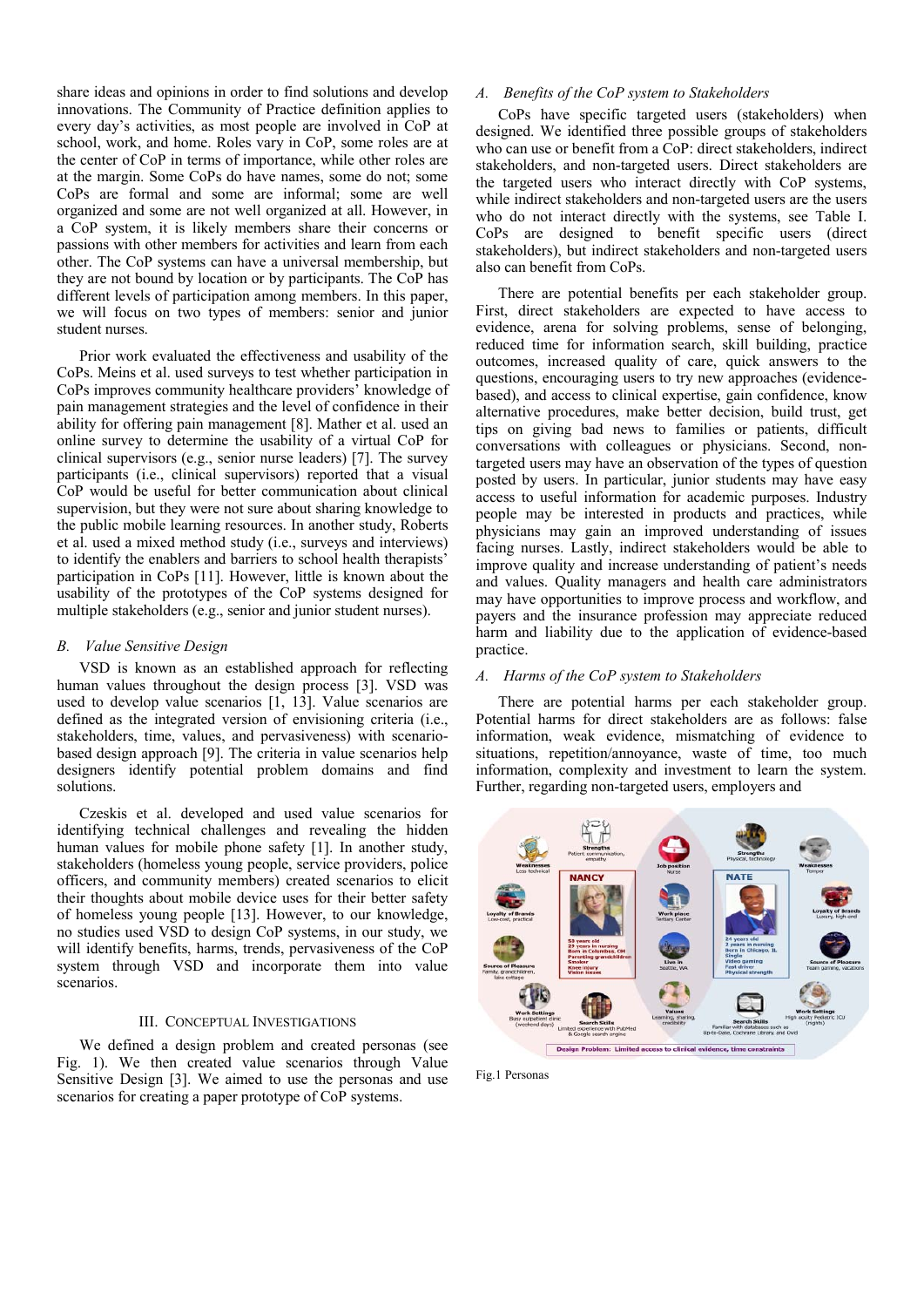TABLE I. INSTANCES OF EACH STAKEHOLDER GROUP

| Category                 | <b>Stakeholders</b>                                                                                                        |
|--------------------------|----------------------------------------------------------------------------------------------------------------------------|
| Direct stakeholders      | nurses, senior and junior student nurses                                                                                   |
| Indirect<br>stakeholders | patients and families, health care<br>administrators, quality managers, other<br>clinical disciplines,<br>payers/insurance |
| Non-targeted users       | employers, industry, physicians                                                                                            |

bad evaluation to the nurses based on the shared topics or in nursing care after viewing questions, and junior students may over use the system for insignificant questions. For indirect stakeholders, the potential harms could be unmet expectations and values, poor quality of care for example receiving the inaccurate procedures, and receiving the inaccurate information, receiving incomplete information.

## *A. Future trends of the CoP system*

There are five categories of future trends: how people do their work, how people make and maintain friendships and family relationships, physical health and wellbeing, individuals who cannot afford the technology, and norms and social expectations. Table II shows an example for each category of trends.

# *B. Pervasiveness of the CoP system*

First, we considered the needs of direct stakeholders. As the system grows to larger number of users, the processes for searching, categorizing, quickly identifying topics and conversation threads will become more important. We will need ways to minimize redundancy, to keep new information and requests fresh, and to moderate information/activity. We will expect a greater depth and richness of interaction reflecting diversity of users' practices. It is anticipated that work-life may be affected by growth of the system. Daily interactions among stakeholders could be replaced by online conversations in CoP. Our system may offer a network of additional communication channels for nurses. This will allow nurses of another method for communicating with many other members of their community rather than the current limitation of speaking one to one. Ideally, the values of sharing, learning and credibility will diffuse from the CoP into clinical areas and promote community building among nurses in every aspect of their work.

Second, we considered the needs of indirect stakeholders. Indirect stakeholders will not have any access for "direct interaction". However, our system will generate reports of user activity: type of questions, clinical concerns, and quality indicators. In addition, the system will provide mechanism for an automated generic summary of articles (SOA) available by request within a fee structure. As the system grows, the indirect stakeholders may begin to expect higher standards for use of evidence, reflected as better patient outcomes, optimal practice patterns, and enhanced quality of care.

Third, we identified implications of widespread use. As the system might be widely used in several places, we would need

| Category                                                                   | <b>Future Trends</b>                                                                                                                                                                                                                                                                                                                                                                                                                 |  |  |
|----------------------------------------------------------------------------|--------------------------------------------------------------------------------------------------------------------------------------------------------------------------------------------------------------------------------------------------------------------------------------------------------------------------------------------------------------------------------------------------------------------------------------|--|--|
| How people do their<br>work                                                | CoP system could be integrated as a tool with<br>access from the EMR. It will provide direct<br>links to individual policies/procedures, as well<br>as access to literature.<br>As a result of the CoP, users will receive<br>succinct summaries with strength of<br>recommendations                                                                                                                                                 |  |  |
| How people make<br>and maintain<br>friendships and<br>family relationships | Members of the CoP could feel more connected<br>to each other by sharing their knowledge<br>and experiences with other members.<br>Communications, share common concerns,<br>belonging to community, contribution to others<br>or community, people relate to those similar to<br>themselves, may feel validated to hear others<br>with similar issues<br>Feel a sense of responsibility to share their<br>knowledge and experiences |  |  |
| Physical health and<br>wellbeing                                           | CoP system could provide voice-activated<br>access option - no need to use keyboard or other<br>device, similar to Siri on iPhone or voice<br>commands for making calls<br>CoP system will provide an option for users<br>with poor vision, auditory output that reads<br>aloud from the screen with an option to record<br>for future reference.                                                                                    |  |  |
| Individuals who<br>cannot afford the<br>technology                         | CoP system could be available in many<br>employment settings: hospitals, clinics, and<br>academic libraries. Facilities pay annual fees<br>which provide access to their employees. Free<br>access is available in certain cases, for example<br>newly graduated students and small hospitals.                                                                                                                                       |  |  |
| Norms and social<br>expectations                                           | All practice is evidence-based: the CoP system<br>supports this through consistently<br>evaluating literature and strength of<br>recommendation.<br>Learning from others in different settings<br>Sharing similar challenges, goals, and practices<br>Solving problems<br>Trust-based system                                                                                                                                         |  |  |

to think about the efficiency of the system. To maintain the values of the community, we will plan for a dedicated server and backup server to deliver uninterrupted access, timely and expert moderated information. Growth of CoP may bring about a relative culture shift among stakeholders and those affected by the work of our stakeholders, including patients, families, and individual health care recipients. Standards and quality indicators will be well known and widely accepted as the "way we deliver care", evidence will be transferable and translated to practice quickly with a shared mentality for optimizing care. Reflect on Future Trends of the CoP systems satisfaction measures for providers and receivers of healthcare will be vastly improved.

Lastly, we considered widespread geographic locations. Our online community will not be limited to one geographic location which benefits direct stakeholders by supporting varied practices. Our direct stakeholders are nurses across the world, thus ensuring active members at all times of day and night. We will consider how to provide the services in languages other than English. We anticipate that the translational capacities will improve over time, we will not build a translation service into the system, rather we will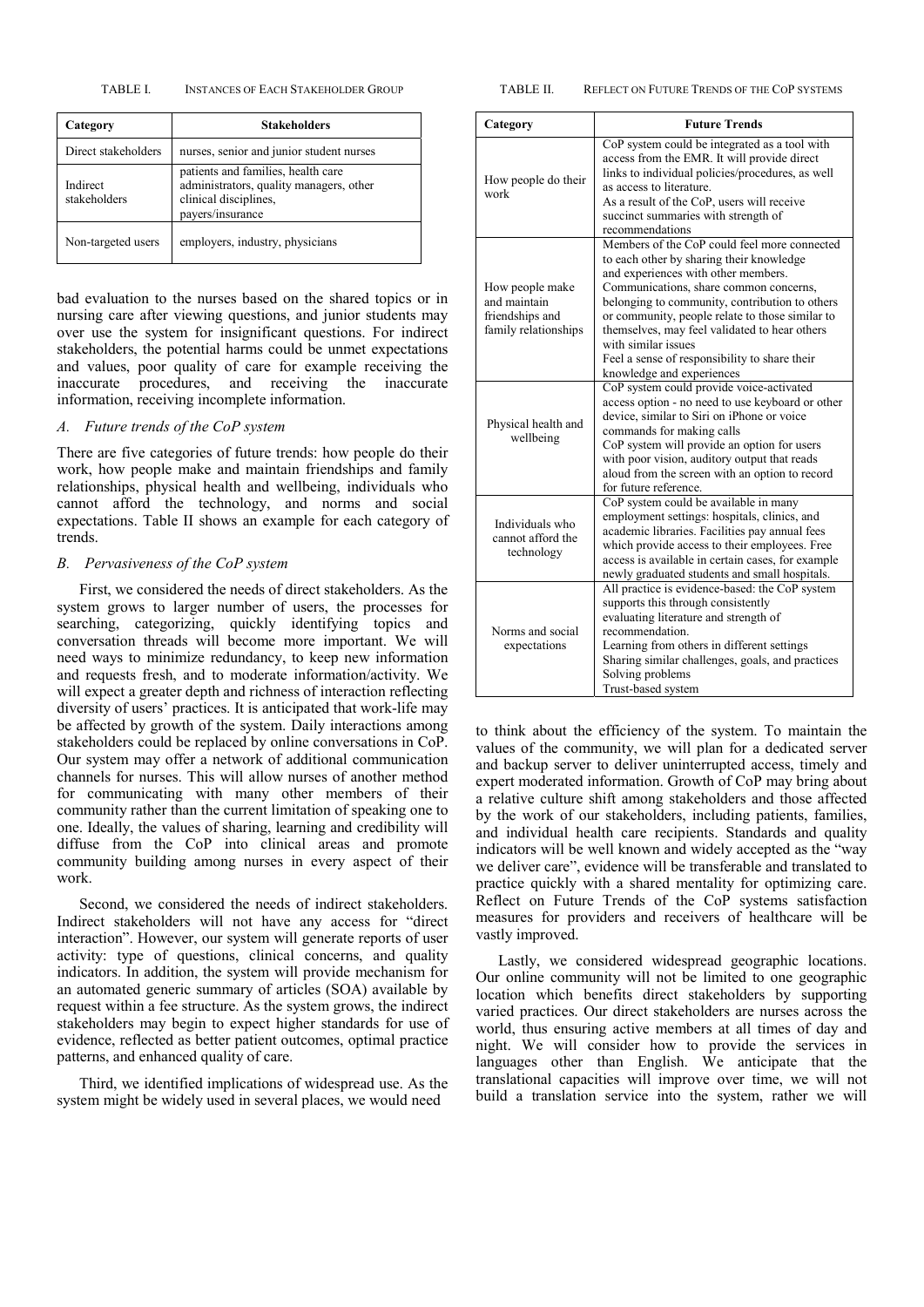implement one to the extent possible (such as Google Translate). Our users will be advised of limited availability for translation in the early phases with enhancements available over time after rigorous testing to assure credible translations of medical evidence.

## IV. SCENARIO DEVELOPMENT

# *A. Personas*

As part of our scenario-based design approach, we created two personas with ten attributes (see Fig. 1). Four entities, such as job position, work place, places, and values were the same although we aimed to create two distinct personas to make them representative of real-life situations. The remaining six entities were: strength, weakness, loyalty of brands, source of pleasure, work settings, and search skills. These entities were used to specify the characteristics of each persona.

#### *B. Scenario A*

#### 1) Scenario

Nancy (50 years old) works as a pediatric nurse in well baby clinic. She is used to receiving babies in the examination room where she measures vital signs including: temperature, heart rate, blood pressure as well as their growth and documents them on the paper chart.

Today, due to the shortage of the nurses because of the summer vacations, the charge nurse assigned Nancy with a different task, which is vaccination. Before the clinic opened, she dusted off the pediatric reference book to refresh her memory of vaccination schedules, medication interactions, and delivery techniques. When she received the 11th baby, she prepared him for vaccine by exposing the area, cleaning with alcohol swab then inserting the right dose of the right vaccine in the syringe. After she gave the baby the vaccine, he cried loudly then he started to have some difficulty in breathing and he turned to be somewhat pale. Nancy put oxygen on the baby and calls the other clinic down the hall for back up. The second nurse who responded explains that she has seen this before and that the baby will recover in a few minutes. The charge nurse is worried and no physician is around. How can Nancy share this experience with the community? Since she is already logged into the institution EMR, she can easily find the link to the community of practice (CoP). She now logs into welcome page for the CoP. She finds an icon for sharing and begins the process to describe her experience for others in her community. She engages with the system to initiate a post about how the infant responded to the vaccination and her supportive measures. She knows that other nurses might face similar situations when administering vaccinations to infants and knows that they can learn from her experience. In addition, she noticed that in the clinic, there are many young nurses who may not have much experience. Nancy is pleased to find several responses from other CoP members when she next logs into the system.

## 2) Discussion

One of Nancy's key values was sharing knowledge with others. This scenario represents how Nancy shared her experience with other nurses using the CoP system. She was able to accomplish the task successfully, even though she was not a tech-savvy person. Further, based on working experience, this scenario demonstrates that her key value was empathy because she was aware of the situations where other nurses might have difficulty. This motivated her to support young nurses who have less experience than her. However, as this scenario does not describe about how she interacted with the CoP to gain knowledge from other nurses clearly, there still exist t*he key value tension between empathy and technical skills for sharing in this scenario to have CoP as a learning tool.* 

## *C. Scenario B*

#### 1) Scenario

Nate works in the Pediatric Intensive Care Unit (PICU) where he likes to care for the sickest of critically ill patients. In the PICU he has a routine of following up with all patients. At the beginning of the shift he would do a head-to-toe assessment, equipment and safety checks, document his assessment and draw up a work list. He reassesses head-to-toe every two hours, and documents vital signs, ins and outs and ventilator settings hourly. In between he does basic nursing care and treats any urgent concerns like hypotension, pain management, agitation, and does some teaching with the families when they are present.

Today, the relief charge nurse assigned Nate to a newly intubated patient. He knew that monitoring ventilation was a primary goal for this patient. In collaboration with the respiratory therapist, he adjusted all settings including Peak Inspiratory Pressure (PIP), Positive End Expiratory Pressure (PEEP) and Ventilation Rate (VR) as the guideline (and unit protocol) recommends. The patient started to have high CO2 readings, but not critical. This is Nate's first case with such a presentation. None of the senior nurses or the physicians were around. Nate paged the resident and when the covering fellow called back she told him that she would be there in 10 minutes. While Nate was waiting, he picked up his smartphone and started looking up literature on a web browser. He found three different recommendations and was wondering which one to follow. What can he do now?

Nate made a phone call to one of his colleagues that graduated with him. They had a conversation about the three differing recommendations hoping that his friend could help him identify the best practice. Neither had a good way to evaluate the recommendations. He then decided to use a different approach. He clicked on an icon for the CoP (on his smartphone), hoping for more satisfactory help. He accessed the advanced search option. He then typed a couple of questions related to the clinical situation. He submitted his questions and immediately got results. To his delight, he went back to patient care with a summary of articles with a clear ranking of strength of evidence. After his shift ended, Nate thinks about the CoP as a resource and learning tool for his clinical practice. He invites his friend to join the community and shares with her the summary of articles.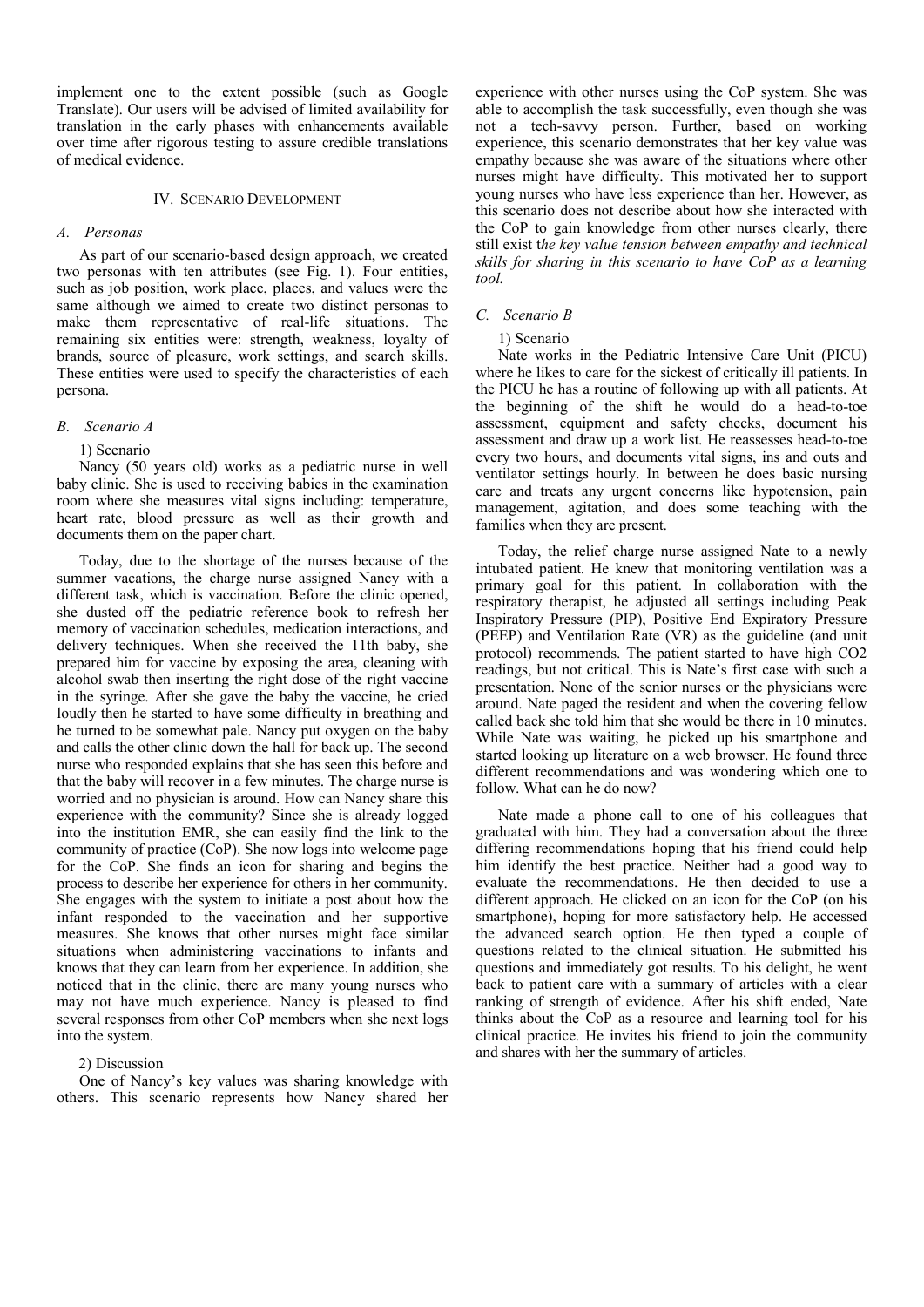## 2) Discussion

Nate's key value was initiative on learning from somebody. This scenario shows how Nate was able to get the answers to his questions related to the clinical situation using the CoP system. Although he was not an expert in the PICU, this scenario showed that he was good at using innovative technologies, such as interacting with the CoP using his smartphone and utilizing the advanced search option for identifying search results efficiently. In particular, as he invited his friend, this scenario showed how new members could join existing a CoP system and have it as a learning tool.

## V. PROTOTYPE DEVELOPMENT

We created a paper prototype (see Fig. 2.) that reflects the needs and barriers of the potential users of the CoP system using the persona and scenarios described in the previous section. Key features in the prototype includes logging on to the system, displaying information on a dashboard, searching for literature, and posting text to the system.

# VI. EVALUATION

Our overarching goal for this evaluation was to gain deep perspective of how potential users (direct stakeholders) interacted with our system. In particular; our intent was to assure that the system was useable, friendly, meet expectation, and serve special needs of our users. The benefits of involving potential users in the evaluation process are twofold. First, it helps the designers to increase their understanding of user's requirements and needs for the system. Second, users may be more ready to accept the completed system. That said, we intended to accomplish the following specific goals: a) identifying and consider many interface issues for the users, b) identifying possible needed functions in the design, c) identifying missing elements, d) getting recommendations to strengthen the design effectiveness, e) getting more insights into the existing functions of the design, f) expanding the designers' knowledge of the domain, g) collecting quantitative measures of feedback on potential uses of the CoP system. We used three methods for evaluating the usability of the CoP system: Heuristic evaluation [10] for a), b), and c), the Wizard-of-Oz technique [2] for d), e), and f), and survey for g).

## *A. Heuristic Evaluation method*

Using heuristic evaluation is beneficial because usability problems can be found by a small number of evaluators with relatively inexpensive costs [10]. We invited an evaluator who has experience with in the field of human-computer interaction design for at least five years and asked the expert to fill out the checklist (see Fig. 3) using the Nielsen's ten original usability heuristics [10]. Prior to the evaluation, the evaluator received an overview of the system and minimal instructions describing how to interact with our paper prototype. We then provided the evaluator with our system prototype and the checklist. We asked the evaluator to provide comments on the heuristic and give a scale from 0 to 10 where 0 is the least and 10 is the most to improve the design.



Fig. 2. Paper prototype

#### *B. Wizard-of-Oz method*

We used the Wizard-of-Oz method [2] to evaluate the usability of our prototype with direct stakeholders. This method is particularly valuable when testing unimplemented prototypes in the early stage of the development [2]. We recruited two participants who are Registered Nurses (RN) and could potentially use the CoP system. Prior to the evaluation, we set up a room as shown in Fig. 4 and assigned a role to each author.

For instance, one author was assigned to be a wizard who will drive the prototype in response to each participant's actions (clicking or voice activating) in real time, while the other authors were assigned to an observer and recorder who are in charge of taking notes of the behaviors and actions of each participant. Authors participated in reviewing the recorded video afterward together. During the evaluation, each participant was asked to interact with our prototype in order to accomplish the two tasks: searching for literature from database and sharing one's experience with others by posting text about the experience. We provided each participant with instructions about overall study procedure. Each participant then started interacting with the prototype. For each action of the participant, such as clicking a button and typing text, the wizard manipulated the prototype to respond to the action. For

| <b>Online Community of Practice</b><br><b>EXPERT EVALUATION TOOL</b> | DATE of EVALUATION:<br>COMPLETED BY:<br>PROTOTYPE VERSION:                            |                 |
|----------------------------------------------------------------------|---------------------------------------------------------------------------------------|-----------------|
| <b>HEURISTIC PRINCIPLE</b>                                           | <b>HOW WELL</b><br><b>ADDRESSED</b><br><b>DOES NOT</b><br><b>MEETS</b><br><b>MEET</b> | <b>COMMENTS</b> |
| Visibility of system status                                          |                                                                                       |                 |
| Match between system<br>and real world                               |                                                                                       |                 |
| User control and freedom                                             |                                                                                       |                 |
| Consistency and<br>standards                                         |                                                                                       |                 |
| <b>Error prevention</b>                                              |                                                                                       |                 |
| Recognition rather than<br>recall                                    |                                                                                       |                 |
| Flexibility and efficiency<br>of use                                 |                                                                                       |                 |
| Aesthetic and minimalist<br>design                                   |                                                                                       |                 |
| Help users recognize,<br>diagnose, recover from<br>errors            |                                                                                       |                 |
| Help and documentation                                               |                                                                                       |                 |

Fig. 3. Heuristic evaluation form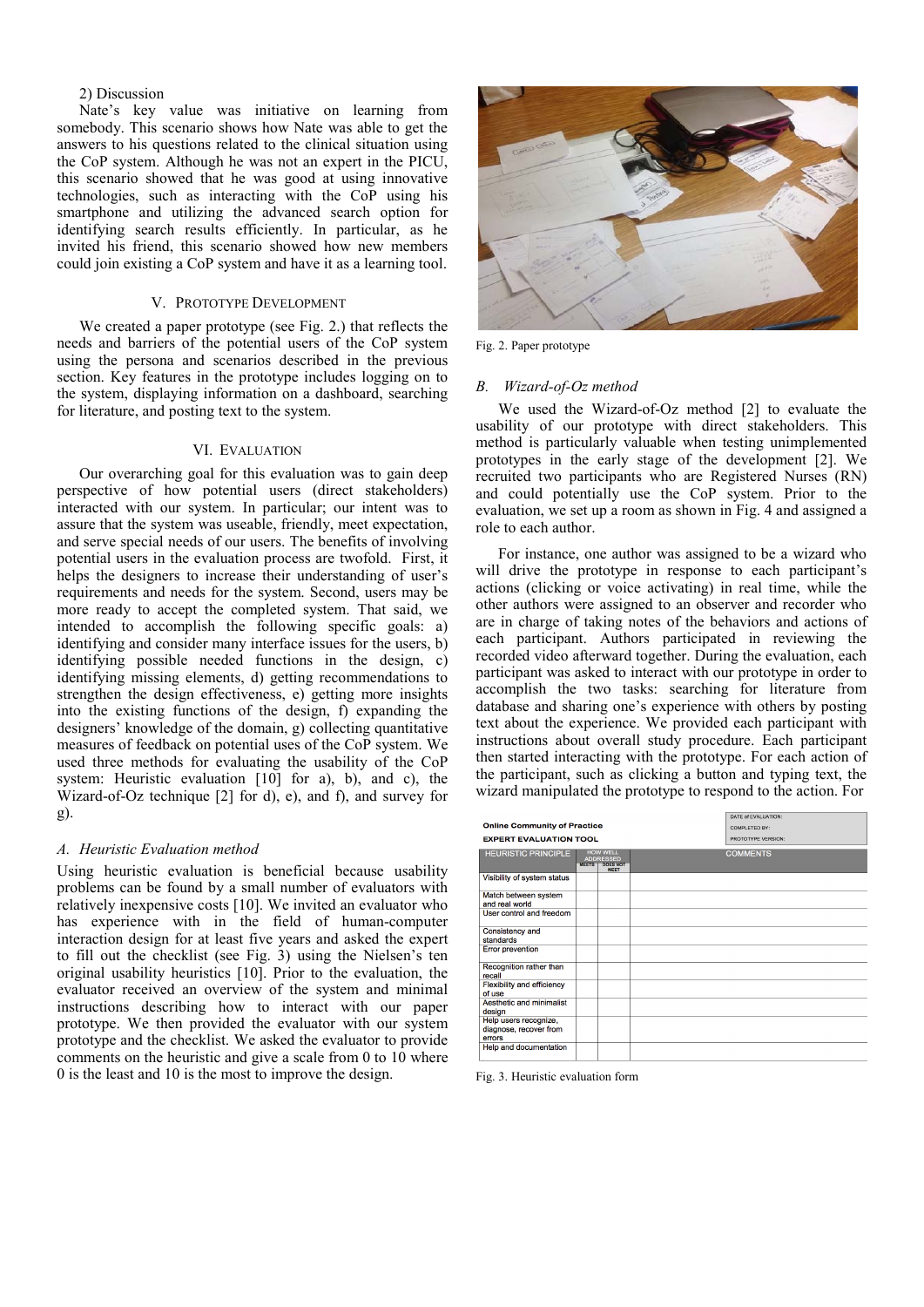

Fig. 4. The setup of the Usability testing room for the Wizard-of-Oz method

instance, if the participant clicked on the "Next" button, the wizard put the paper that represents the next screen on the existing prototype.

#### *C. Survey*

We conducted surveys to understand the perceptions and potential uses of the CoP system, which were not captured by Heuristic Evaluation and Wizard-of-Oz methods. After reaching out to nursing students and posting adds in the nursing faculty we only got five respondents participated in a webbased survey.

## VII. RESULTS

First, from the heuristic evaluation, the evaluator in the study reported that the following three principles received higher than the point 5 (see Fig. 5.): recognition rather than recall, aesthetic and minimalist design, and help and documentation. However, the following four principles received less than the point 5: user control and freedom, consistency and standards, flexibility and efficiency of use, and help users recognize, diagnose, recover from errors.

Second, from the Wizard-of-Oz usability testing, we found that two participants mentioned comments on the following five themes: hesitant to join community, topics of interest, literature and strength of evidence, answer questions of others, and ask questions. Table III demonstrates challenges and preferences in interacting with our prototype.

Lastly, as illustrated in Fig. 6, all the participants strongly agreed that shared knowledge can help other members and help advance the knowledge of the community as a whole. Participants thought that the designs represent an area of common interest for nurses and gave them a sense of belonging. Further, participants agreed that the designs were helpful in building relationships and networking with others. Also, they agreed that the designs benefit their daily work from the relationships established. Participants also agreed that the designs reduced communication barriers among members with a user-friendly communication platform. In terms of the potential uses of the designs, 4 out of 5 participants agreed that

the designs will help them in the future to achieve better results, as well as building, sharing and learning into their work life.



Fig. 5. Heuristic evaluation results (scale 0 to 10 where 0 is the least and 10 is the most)

TABLE III: USER EXPERIENCE FROM WIZARD-OF-OZ EVALUATION

| <b>Themes</b>                             | Participant 1                                        | <b>Participant 2</b>                                                               |
|-------------------------------------------|------------------------------------------------------|------------------------------------------------------------------------------------|
| Hesitant to join<br>community             | Worry about cost                                     | Credibility of site,<br>unclear how to join                                        |
| Topics of<br>interest                     | Recommend<br>dropdown list                           | Request default to modify<br>interests during use                                  |
| Literature and<br>strength of<br>evidence | Read each, delete, then<br>go back and save          | What is advantage of<br>CoP? Why not us other<br>search engine?                    |
| Answer<br>questions of<br>others          | Prefer answer the<br>author, not list of<br>question | Request immediate<br>access to the next posting                                    |
| Ask questions                             | Prefer to read others'<br>questions first            | Prefer reading about<br>topics first, alto want to<br>know "who" before<br>posting |



Fig. 6. Survey average results from direct stakeholders (scale 0 to 5 where 0 is the least and 5 is the most)